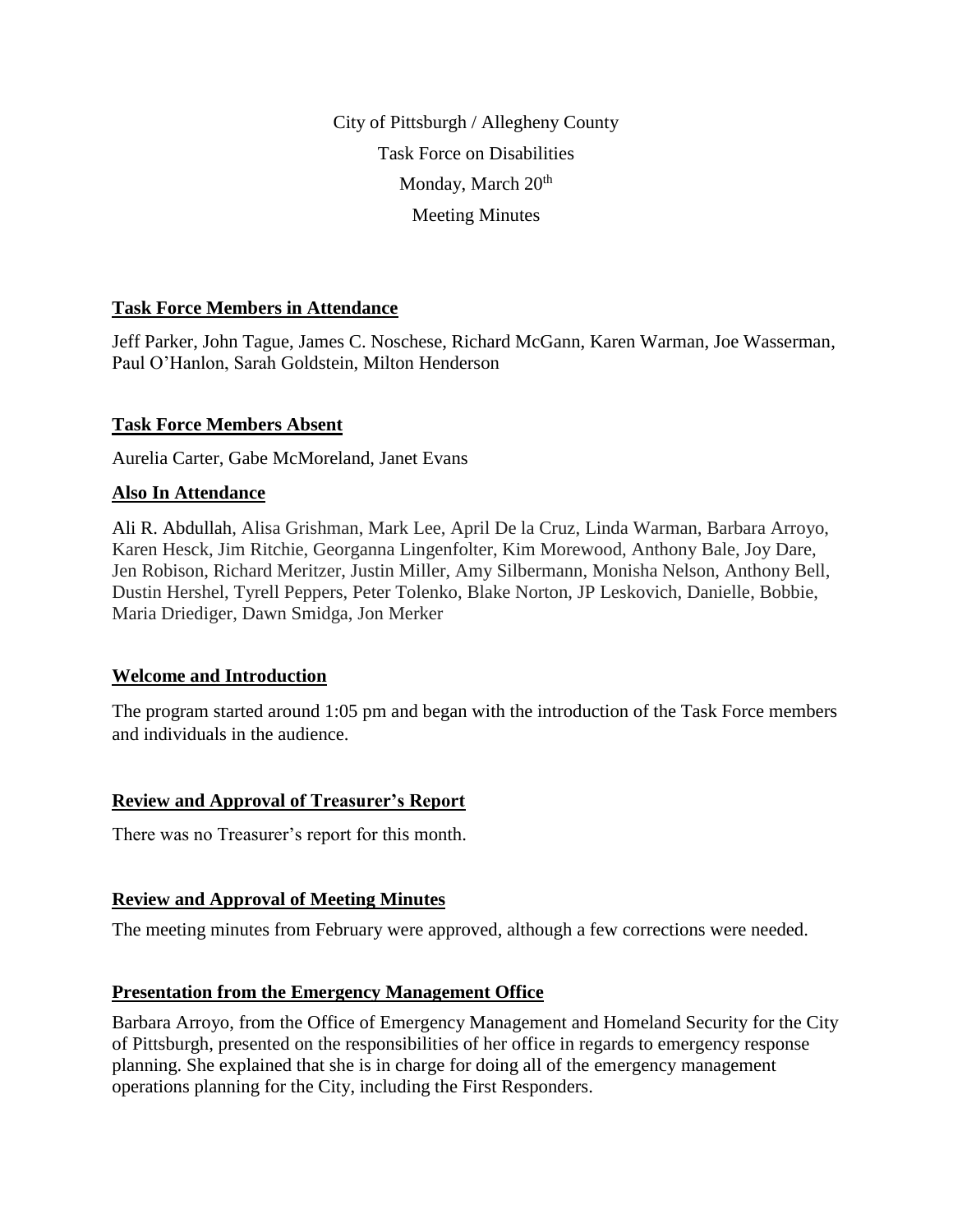Ms. Arroyo expressed that her office wants to revamp their emergency operations plan to include people with disabilities. Therefore, she wants to have a continuous dialogue as to what the needs of that community are so this can be taken care of. She wants to reestablish communication with the ADA office, which seemed to be lacking with the previous person in the position. In fact, Chief Jones has given Ms. Arroyo full authority to take responsibility for this new action plan and to work with the community to have something in place. Ms. Arroyo mentioned that this is a pressing matter as her office needs to revamp their protocols to comply with FEMA standards this year.

Ms. Arroyo then explained that there is a new program where her office trains individuals for emergency response preparedness to be leaders in their communities. She further stated that she actually teaches these courses and it is free of charge. This training would consist of meeting once a week for six weeks to obtain the certification. She explained that you would then be recognized by FEMA and the City as partners for emergency response. An example of this is the recent boiled water advisory where community members were handing out bottled water.

Mr. O'Hanlon asked the committee if anyone has any idea how they could proceed with this issue. For example, he mentioned that what if something like 911 or Katrina happened in the city of Pittsburgh, what would we do in regards to emergency management for those with disabilities? He further asked: does the city have an inventory list of nursing homes, senior centers and other facilities if something were to happen? Ms. Arroyo responded that her office does have a database with all of this data. Mr. O'Hanlon also gave the examples of flooding along the rivers or there is a lot of rail traffic through Pittsburgh. He asked: what is the response if there is a spill of hazardous materials? Ms. Arroyo responded that all of these potential threats are included in the everyday response plan and each item has its own annex. There are procedures already in place for threats like this. Ms. Arroyo then emphasized her office's willingness and eagerness to revamp all of the city's emergency response protocols and procedures to include those with disabilities.

Mr. Noschese expressed his concern that most public announcements or emergency response alerts are all auditory and they are not always visual, so the deaf community is not able to hear these when they are transmitted over the radio. He stated that this needs to be improved so they are accessible and understood to the deaf community as well. Ms. Arroyo responded that she would look into this. Ms. Grishman asked whether it is possible to have an email or text alert system that sends out these messages and warnings so that everyone can get them. Mr. McGann added that maybe an app would be better because maybe the office does not have everyone's number, but with an app, anyone interested or that needs it could download it. Ms. Arroyo stated that she would look into all of this and follow-up when she has an answer.

Mr. Abdullah asked: what organizations does your office partner with? For example, all the universities within Pittsburgh, do you work with their emergency response planning? Ms. Arroyo responded that all buildings downtown are required to submit their evacuation plans to the Office. She further explained that whenever a university has a fire drill or any training evacuation, it has to notify the department as well. The office also partners with Regent 13 Task Force, which works with all of the counties in Southwestern PA to better coordinate emergency response efforts.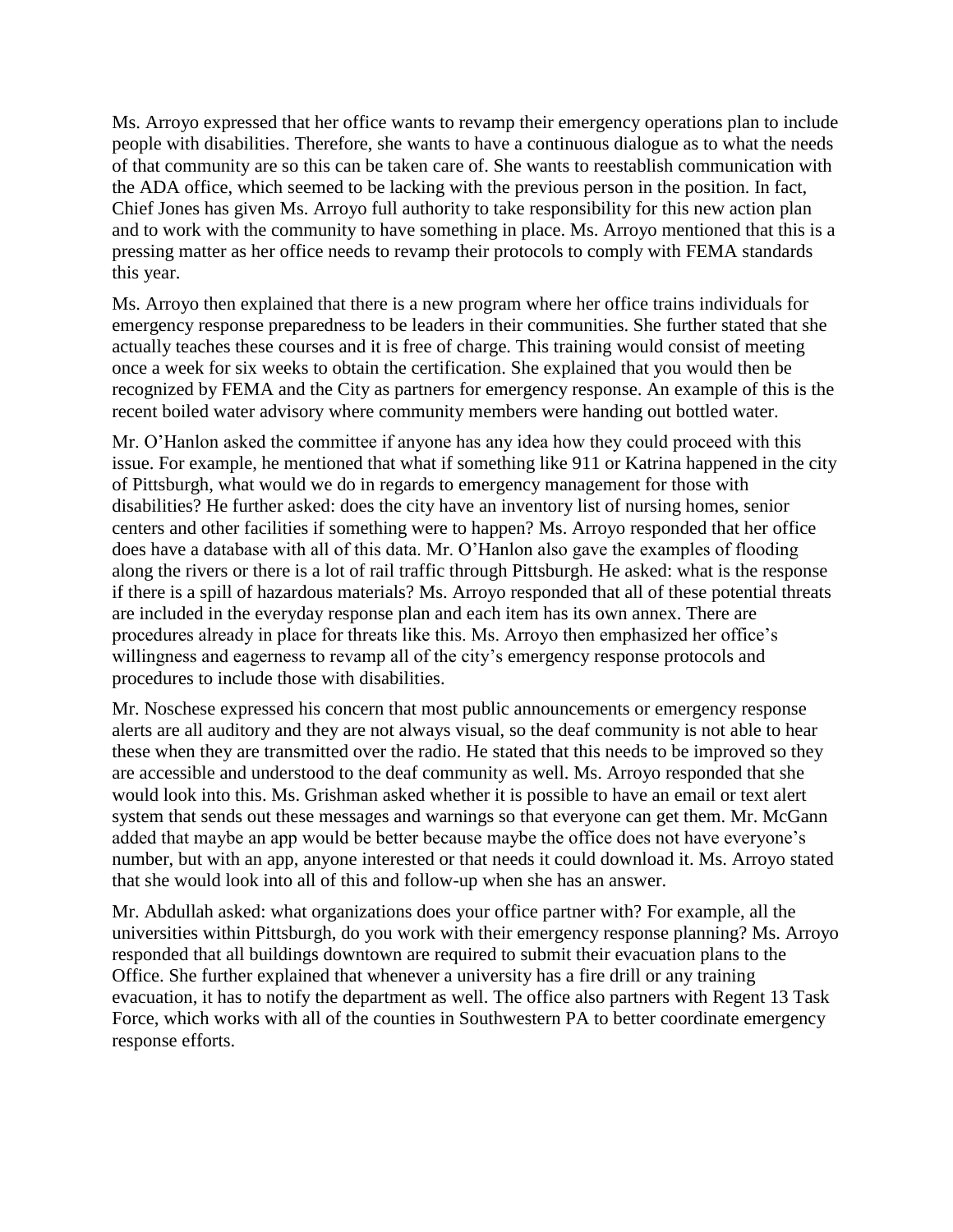# **Annual Meeting and Election of Officers**

Mr. Parker expressed his concern that there was still no Co-chair for the committee, so asked if that could be voted or at least decided on. He also wanted it to be agreed upon that June would be the annual meeting, where they would approve the budget for the next year and have the election of new officers as well. He further suggested that the current nominating committee also head the new members and election of officers committee. Mr. Tague mentioned that he would be stepping down as Treasurer, so that position is also open. Mr. Parker clarifies that he would be serving on this committee as a civilian as this is his last month serving the Task Force. Mr. McGann asked if there should be term limits to which Mr. Parker said there are and they are at least for a few years. Mr. O'Hanlon asked that 45 minutes be allocated at the next meeting to plan and brainstorm June's annual meeting. The last thing for this part of the agenda was that Mr. Noschese was made the interim Co-chair until the annual meeting to appoint new officers. The motion was passed unanimously.

# **Bus Rapid Transit Presentation**

Amy Selbermann, senior analyst for the Port Authority and Justin Miller, the principal transportation planner for Pittsburgh, presented on the proposed Bus Rapid Transit system for Pittsburgh. They explained everything from what a BRT is, details of the proposed project for Pittsburgh, various options for possible routes and what decisions still need to be made, what they hope to achieve from the public engagement phase and so on. They presented the following PowerPoint presentation, which can be viewed and found online at: <http://www.portauthority.org/paac/CompanyInfoProjects/brt.aspx>

After the presentation, the floor was opened up for a Questions & Answers discussion. Ms. Goldstein asked for clarification on whether or not the 61 and 71s buses would still run. Ms. Selbermann clarifies that they will still run, but they will terminate and turn around in Oakland and will not continue downtown. They will not continue on past Craft Avenue to be specific. Mr. O'Hanlon asked whether making improvements to the current system would score higher that the new proposed BRT? He stated that it, in his opinion, would seem to save countless transfers and connection waiting times. Ms. Selbermann responded that since this is a project that the City is trying to get Capital money on, just doing bus lane improvements would not be enough to get that.

Mr. Parker expressed his concern for where Paratransit/ Access will be able to drop and pick up people with this new system. He further expressed that Paratransit already has issues in Oakland with the bus lanes, which makes it a lot harder for people taking Paratransit/Access to take advantage of all those places along Fifth Avenue like the buses are able to. Justin explained that enforcement will be the biggest challenge with the BRT, so there needs to be a discussion on whether or not they should step up enforcement. Mr. McGann stated that he predicts there will be a major accident in the first three years of the BRT if it goes forward as it is planned now; possibly even deaths. Ms. Selbermann responded that they are not predicting a rise in accidents at all, for either pedestrians or bus riders.

Mr. Noschese stated that he does not like the Uptown plan for the BRT, although the downtown and Oakland plans look very good. He recommended that they convert the Boulevard of the Allies Bridge right off of Fifth Avenue and Forbes so that it is all on one bridge, which would be